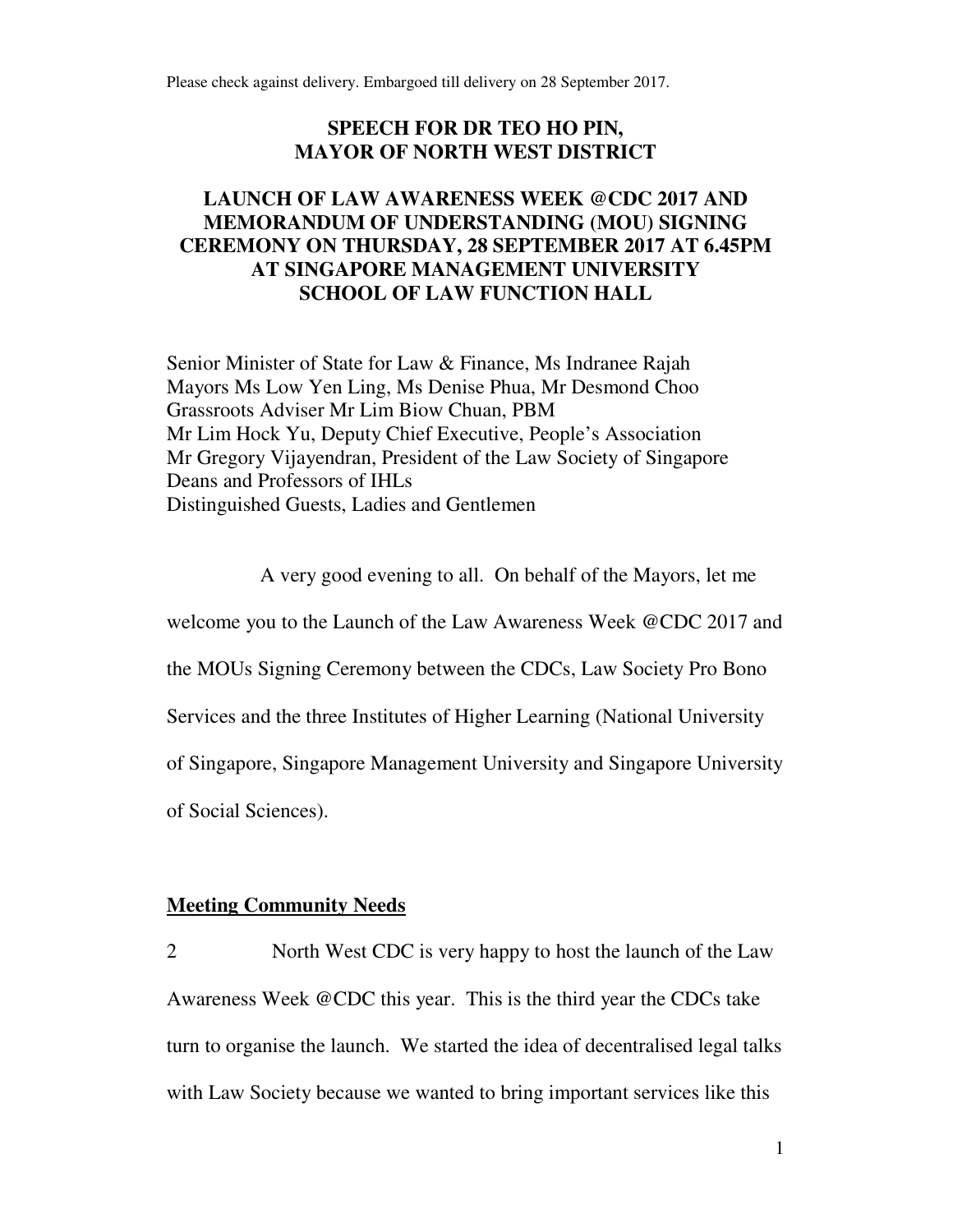Please check against delivery. Embargoed till delivery on 28 September 2017. closer to the residents. In the past such talks were centralised, held usually at the Supreme Court, and not so accessible to residents living in other parts of Singapore. By tapping on the strength of CDCs' network, we can now achieve the objective of letting residents have greater access to legal education.

3 Besides the launch, I am also happy to report that this is the 10th year, NW CDC together with the Law Society is running its Community Legal Clinic (CLC) @ NW. The success of this partnership together with the CLC @ SE resulted in the signing of MOU with all CDCs three years ago. Over the years, with the increase of legal clinics, our residents will have more access to clinics which are nearer their home or their workplace. Today, we will reaffirm this commitment, widen our network further, and slowly go beyond legal awareness.

#### **Promoting Collaboration for the Common Good**

4 This year marks the 20th anniversary of the CDCs. I like to take this opportunity to share with you the raison d'être of the CDCs in collaborating with the Law Society and the importance in expanding the network of this collaboration.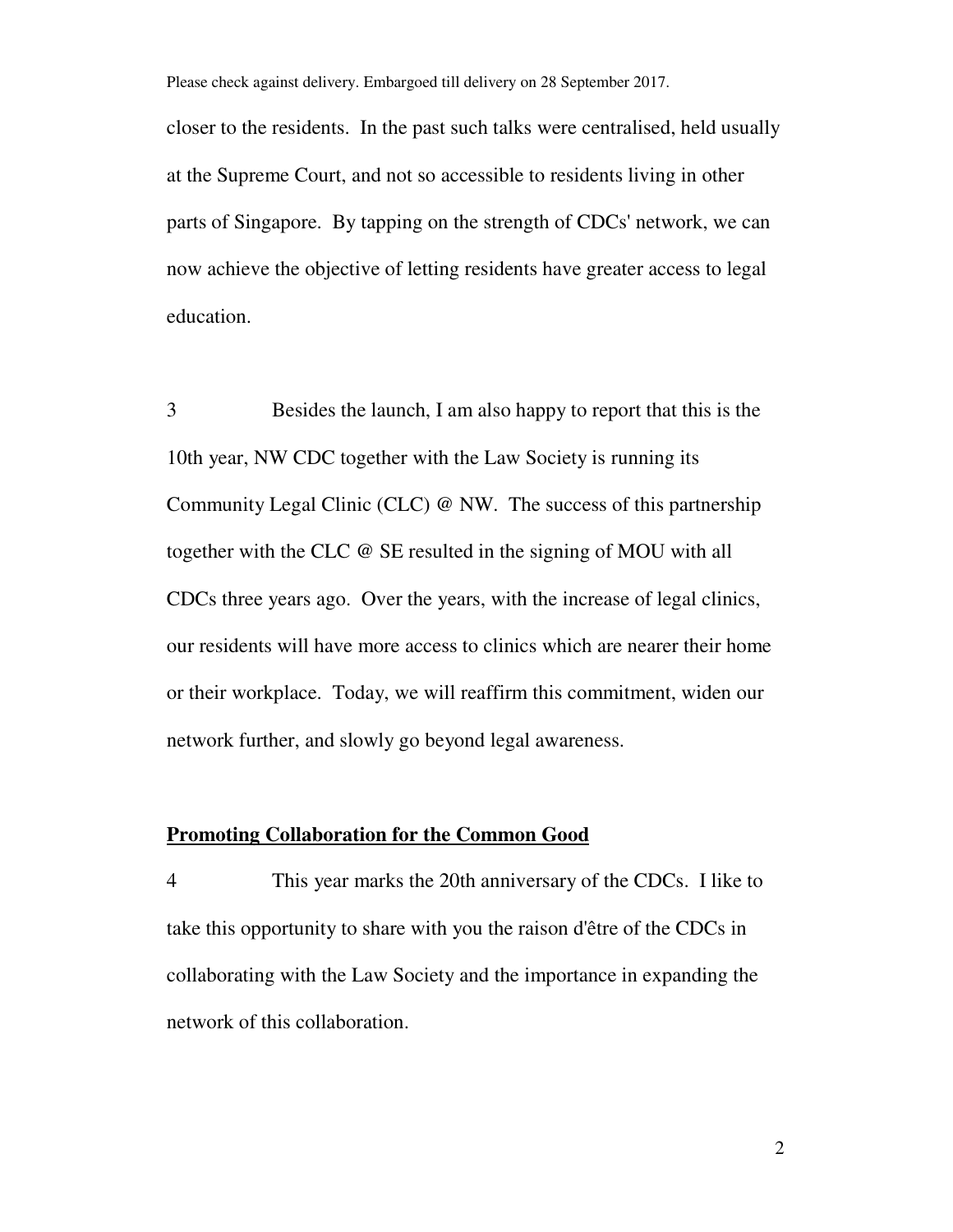Please check against delivery. Embargoed till delivery on 28 September 2017.

5 The CDCs were set up in 1997 as a new platform for the able to help the less able. At that time, the idea of SG Cares has not crystallised yet. But the CDCs are already showing care, partnering the corporate, reaching out to the able and encouraging volunteerism. The CDCs also realise that whatever projects we do, the government cannot do it alone, we need the collaboration of private and people sectors to help the community so that it is sustainable, so that there is a sense of ownership. With community ownership, comes resilience because the support is mutual, and this community self-help will strengthen cohesion within the community. Over time, we learn to trust each other and have confidence in each other. The CDCs, being the aggregator of resources, look for resources within the community, tap on them to meet community needs, thereby empowering the community.

6 This approach in getting the able to help the less able is the ingredient of SG Cares @ CDC. When we grow the pro bono community legal service network on the ground, getting more students, lawyers and law firms -big and small, we will in turn have greater capacity to help more residents.

3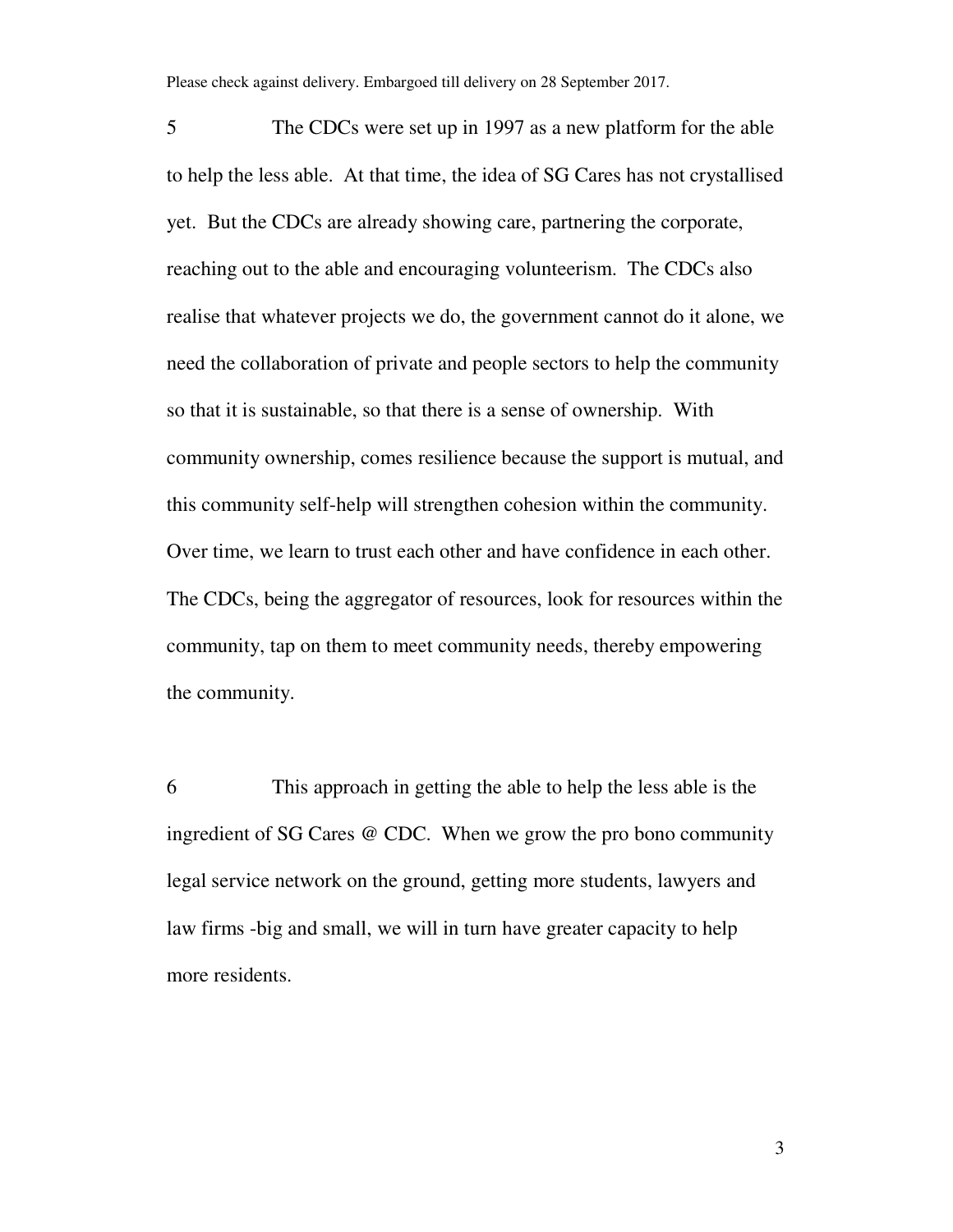Please check against delivery. Embargoed till delivery on 28 September 2017.

7 The second MOU to be signed today is an important milestone in the pro bono community legal service network because our three key education institutions (NUS, SMU and SUSS) are now coming on board. To date, a total of 350 NUS and SMU law students volunteered with the LAW @CDC as well as the community legal clinics. I learnt that among the student volunteers, two of them, Tan Yu Qing, a second year NUS Law Student and Zhang Guangyu, a second year SMU Law Student are also grassroots leaders in the Youth Executive Committee, or YEC in short. It is heartening to see the selfless giving of Yu Qing and Guangyu as we know it is never easy to cope with demands of study, yet at the same time find time for volunteer work. I would like to thank all student volunteers for coming forward and hope that more will be inspired by the passion of Yu Qing and Guangyu and find joy and fulfilment in volunteering. We also like to thank the NUS and SMU Deans and Professors for stepping forward, contributing ideas and giving guidance to these students, inspiring them to give their best and more. To our new partner SUSS, welcome and we look forward to working with you.

8 The community also requires other legal needs beyond legal awareness. One area is the Lasting Power of Attorney (LPA). Many people are not aware of its importance. Even if they do, the low-income

4